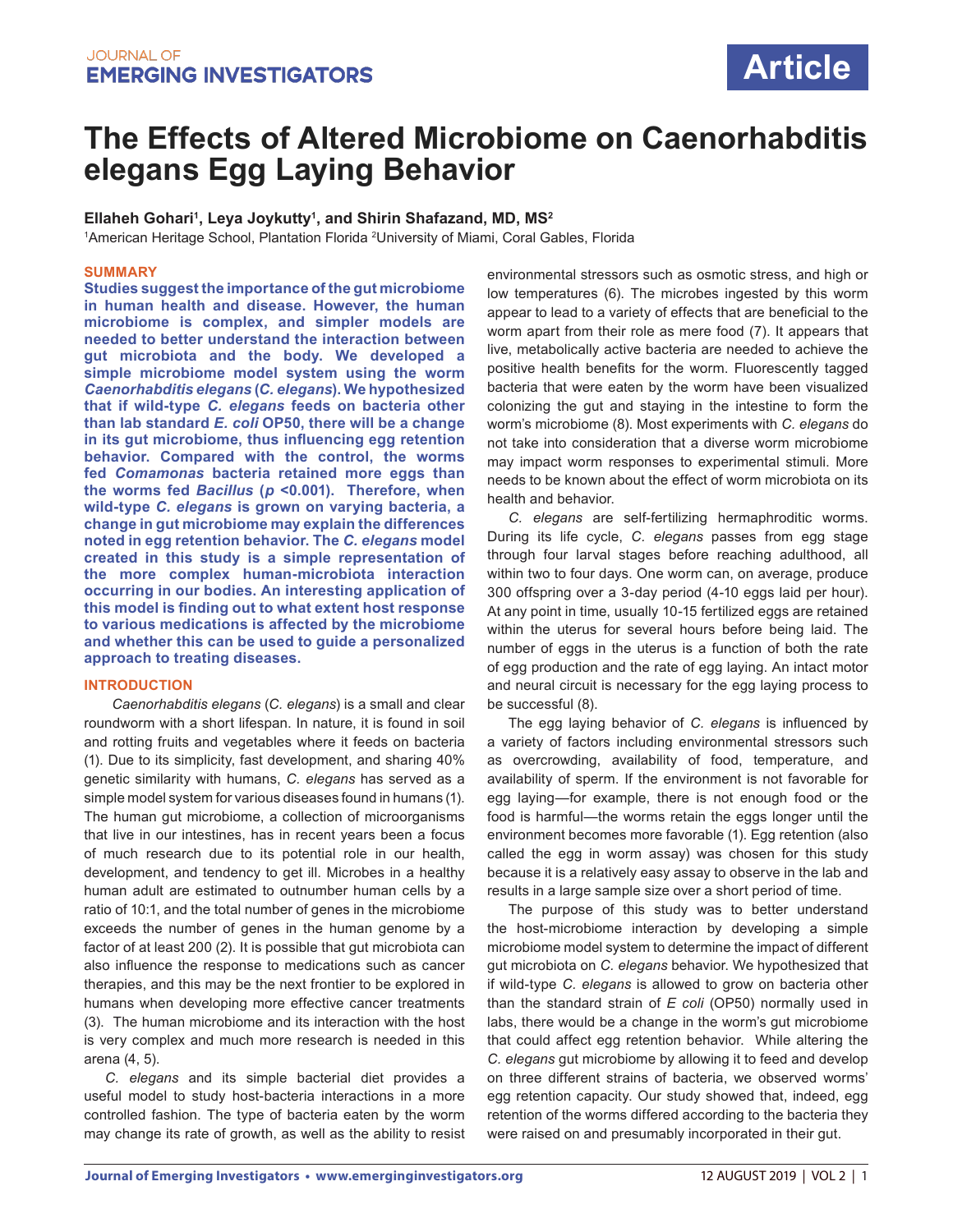# **JOURNAL OF EMERGING INVESTIGATORS**

Eggs Retained by Worms Fed OP50

 $Mean = 11.2$ Std. Dev.  $= 2.8$  $N = 15$ Frequency **Eggs Retained** 

**Figure 1. Number of eggs retained by worms fed OP50, using the egg retention assay.** The *y*-axis indicates the number of worms that retained eggs at each specified count. The mean number of eggs retained by worms fed control *E. coli* was 11.2 ± 2.8 eggs.

**Eggs Retained By Worms Fed Comamonas** 

Mean =  $18.7$ Std. Dev.  $= 3.2$  $N = 15$ **Frequency** ı<br>18  $\frac{1}{24}$ **Eggs Retained** 

**Figure 2. Number of eggs retained by worms fed** *Comamonas*  **sp., using the egg retention assay.** The *y*-axis indicates the number of worms that retained eggs at each specified count. The mean number of eggs retained by worms fed *Comamonas* sp. was  $18.7 \pm 3.2$  eggs.

#### **RESULTS**

The bacteria chosen in this experiment have been shown to alter the gut microbiome and are non-toxic to *C. elegans* worms (9). We chose *E. coli* OP50 as the control bacteria since *C. elegans* worms are traditionally fed this bacteria in the lab. The two experimental bacteria used in this study are found on rotting fruits and vegetables in nature where they are eaten by *C. elegans*; thus they were good choices for further exploration (9). The experimental bacteria are different enough from *E. coli* OP50 that they likely would have an effect

| E. Coli OP50     | <b>Comamonas</b> | <b>Bacillus</b>  |
|------------------|------------------|------------------|
| 15               | 14               | 11               |
| $\boldsymbol{9}$ | 18               | 5                |
| 14               | 27               | 10               |
| 11               | 21               | 11               |
| $12$             | 19               | $\pmb{8}$        |
| ${\bf 12}$       | 18               | $\overline{7}$   |
| $\pmb{8}$        | 18               | $\boldsymbol{6}$ |
| $\overline{7}$   | 19               | $\boldsymbol{9}$ |
| 13               | 19               | $\mathbf 2$      |
| 16               | 17               | $\boldsymbol{6}$ |
| $\overline{7}$   | 19               | ${\bf 10}$       |
| 13               | 18               | 14               |
| $\boldsymbol{9}$ | 14               | 13               |
| 10               | ${\bf 17}$       | 6                |
| 12               | 23               | $\boldsymbol{9}$ |

**Table 1. Number of eggs retained by C. elegans grown on three different bacterial strains**

| <b>Summary Statistics</b> | E. coli OP50<br>$N = 15$ | <b>Comamonas</b><br>$N = 15$ | <b>Bacillus</b><br>$N = 15$ |
|---------------------------|--------------------------|------------------------------|-----------------------------|
| $Mean \pm SD$             | $11.2 \pm 2.8$           | $18.7 \pm 3.2$               | $8.5 \pm 3.2$               |
| Mode                      | 12                       | 18                           |                             |
| Median                    | 12                       | 18                           |                             |
| Min-Max                   | $7 - 16$                 | 14-27                        | $2 - 14$                    |

**Table 2. Summary statistics for egg retention by worms grown on three different bacterial strains.**

on the microbiome and egg retention behavior, but not so different as to be lethal to the worms (9). It was important to select bacteria that would not be lethal to *C. elegans*. If the chosen bacteria were toxic food sources, then any changes noted in egg retention may have been due to their lethality rather than the potential impact of the bacteria on their microbiome.

The constant variables in this study included the amount of agar in the Petri dish, the age of the worm, the temperature at which the worms were maintained, the amount of time exposed to the type of bacterial lawn), and the strain of *C elegans* (wild-type). The independent variable was the type of bacterial lawn the worms were allowed to feed on (*E. coli* OP-50, *Bacillus megaterium*, or *Comamonas* sp., DA1877) The dependent variable studied was the egg retention of adult worms. The control group consisted of worms that were fed and raised on the standard laboratory *E. coli* OP50. Fifteen worms were studied per bacterial strain. Worms were allowed to grow on their respective bacterial strains from egg stage until adulthood.

**Table 1** shows the number of eggs retained by bacterial strain for each worm trial. We also calculated statistics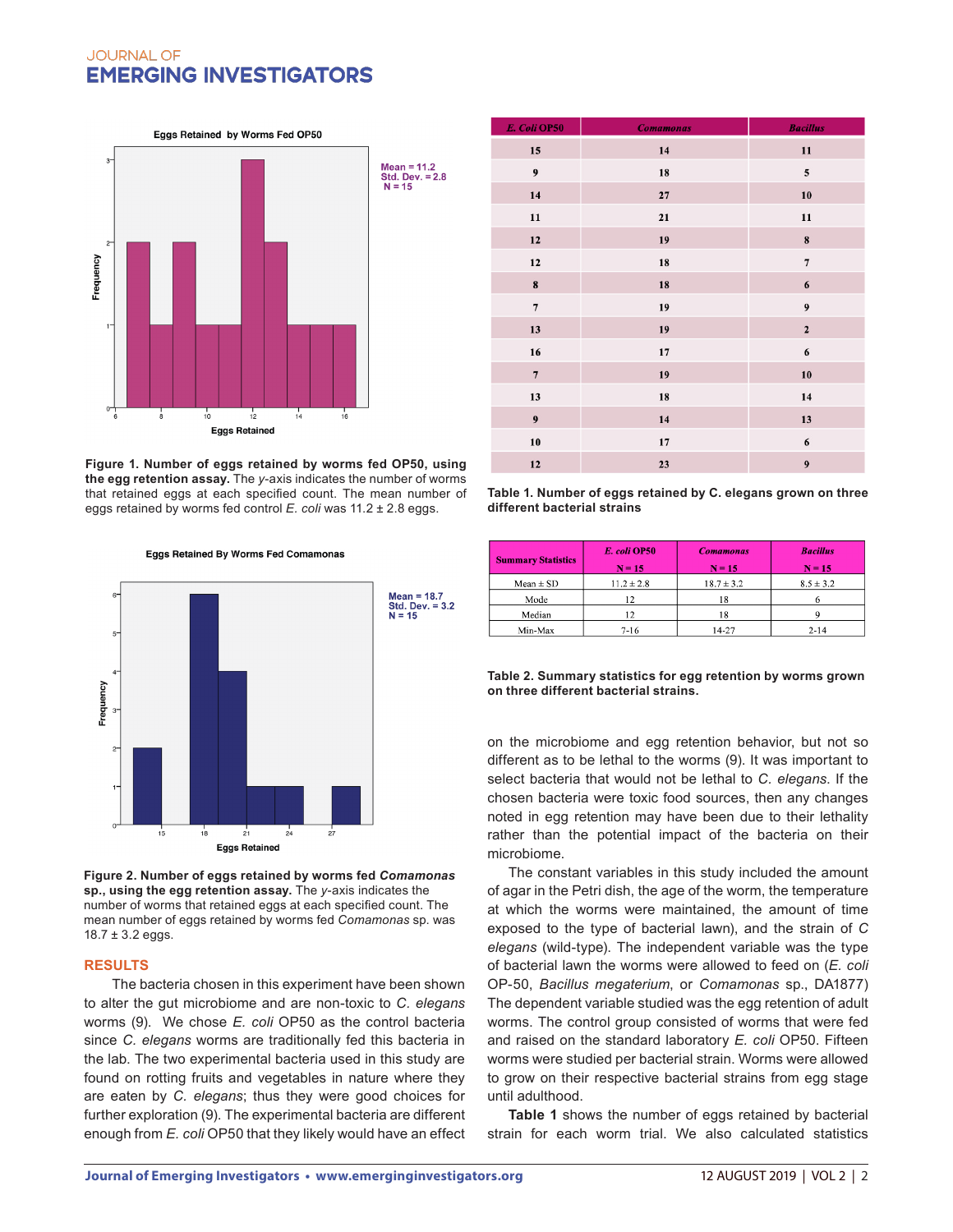# **JOURNAL OF EMERGING INVESTIGATORS**

**Eggs Retained By Worms Fed Bacillus** 



**Figure 3. Number of eggs retained by worms fed** *Bacillus***, using the egg retention assay.** The *y*-axis indicates the number of worms that retained eggs at each specified count. The mean number of eggs retained by worms fed *Bacillus* was 18.7 ± 3.2 eggs.

including the mean, median, mode, and standard deviation of egg retention for each bacteria strain (**Table 2**). The mean number of eggs retained by worms fed control *E. coli* was 11.2 ± 2.8 (**Figure 1**), the mean eggs retained by worms fed *Comamonas* sp. was  $18.7 \pm 3.2$  (Figure 2), and the mean eggs retained by worms fed *Bacillus megaterium* was 8.5 ± 3.2 eggs (**Figure 3**). Worms grown on *Comamonas* sp retained more eggs and worms grown on *Bacillus megaterium* retained fewer eggs than *E. coli* OP50, both statistically significant differences as measured by *t*-test (*p* < 0.001; **Figure 4**).

# **DISCUSSION**

The study demonstrated that when *C. elegans* worms were allowed to feed and develop on different bacterial cultures, there was a change in egg retention behavior. In previous research on *C. elegans*, fluorescently tagged bacteria eaten by the worm were visualized within the transparent body as colonizing the gut (8). There are far more bacterial cells in *C. elegans* then worm somatic cells, a relationship similar to what is seen in humans. In addition, worms that are fed dead bacteria or nutrients that contains no bacteria have shorter lifespans (8). Together, these findings suggest that bacteria are more than just a food source for the worm and indeed need to be metabolically active for the worm to thrive, indicating an important interaction between the worm host and its bacteria.

Usually 10-15 eggs are retained in the worm at any given point in time. In our study, worms that were raised on *E. coli* OP50 fell into this range. However, worms that grew up on *Comamonas*, sp. retained significantly more eggs than the expected, and worms that grew up on *Bacillus* retained fewer.

Egg Retention: Comparison of Bacterial Strains



**Figure 4. Comparison of eggs retained by worms grown on three different bacterial strains.** *E. coli* OP50 was the control bacteria. Experimental bacteria were compared to *E. coli* OP50. A three-way comparison was made using one-way ANOVA. There was a statistically significant difference in the mean number of eggs retained when comparing *Comamonas* and *Bacillus* to *E. coli* OP50 (*p* <0.001). Worms that grew on *Comamonas*, sp, retained more eggs than the control, and those grown on Bacillus retained less eggs than the control.

The worms were raised on the bacteria since they were eggs, thus controlling the length of exposure to the bacteria and making it highly likely that the only gut microbiome present was what they ate (*i.e.* the bacteria on the plate). The environmental stressors were kept constant for all worms to prevent bias in egg retention capacity.

Although this experiment shows that changes in bacterial exposure, and in all likelihood worm microbiome, impacts worm behavior, the study was not designed to analyze the worm microbiome or determine whether these differences lead to changes in offspring viability and longevity. It is possible that the experimental bacteria cause differences in egg production rate or egg laying rate, either of which could lead to the differences seen in egg retention. The exact mechanism by which the microbiome affects worm egg retention requires further study.

The host-microbiome model created in this study is a simple representation of the more complex human-microbiota interaction occurring in our bodies. Observing the impact of different bacteria on host behavior, as accomplished in this study, is the first step in understanding the pathways and genes used by bacterial cells in influencing host cells. Eventually studies are needed to find ways to change these pathways to control or treat disease. These studies need to first occur in animal models before they can be applied to humans. In humans, the gut microbiome may play a role in diseases such as asthma, inflammatory bowel disease, obesity, diabetes, and even anxiety (2). Gut microbiota may also play a role in changing individual responses to treatment. For example, some human studies have shown that individual variations in response to certain lipid-lowering drugs may